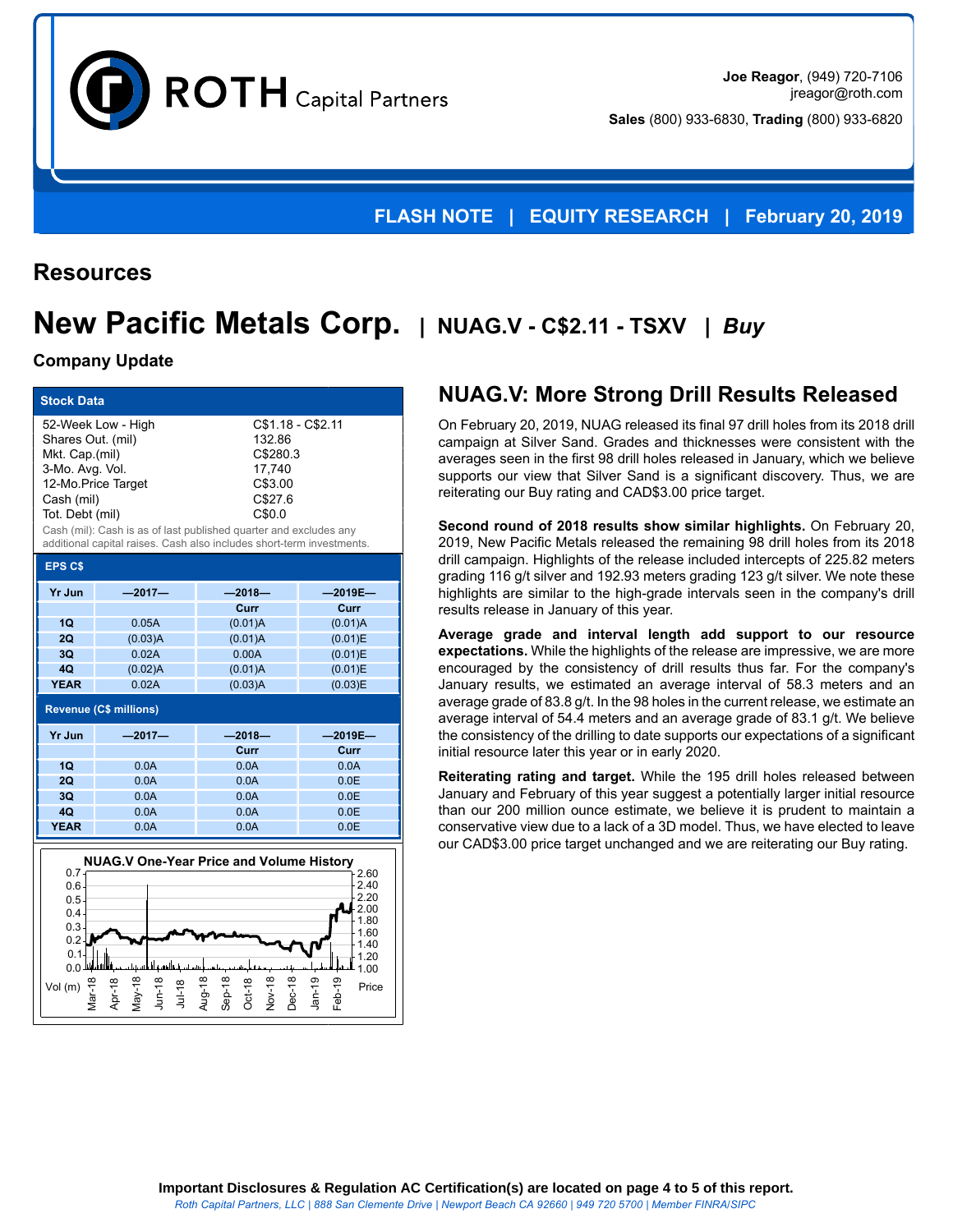### **VALUATION**

We note NUAG is at an earlier stage than the majority of the other mining companies we cover, but believe the company's Silver Sand asset is too unique to ignore until further information becomes available. Our use of a CAD\$3.00 price target is based on the expectation that the company spends over CAD\$12 million advancing the asset through drilling over the next year, which we believe could outline an initial resource north of 200 million ounces of silver. If the company is able to define a resource of this magnitude, we believe this valuation would prove conservative. Additionally, based on the current value of the company, we see significant upside potential. Thus, we are reiterating our Buy rating.

Factors that could impede NUAG's ability to reach our price target include, but are not limited to: unexpected dilutive transactions, failure to delineate a significant resource, negative regulatory decisions, disappointing drill results, unexpected delays, unexpected technical issues, and other unforeseeable events.

### **RISKS**

**Political risk.** Natural resource companies are subject to significant political risk. Although most mining jurisdictions have known laws, potential exists for these laws to change. As a Bolivia focused company, NUAG has slightly higher political risk than other similar stage mining companies.

**Commodity price risk.** All natural resource companies have some form of commodity price risk. This risk is not only related to final products, but can also be in regards to input costs and substitute goods. NUAG's biggest commodity price risk is to that of silver, but the company also has exposure to input costs such as energy.

**Operational and technical risk.** Natural resources companies have significant operational and technical risks. Despite completing NI 43-101 compliant (or similar) resource estimates, deposits can still vary significantly compared to expectations. Additionally, numerous unforeseeable issues can occur with operations and exploration activities. Given the early-stage nature of the Silver sand project, SVM has significantly greater technical risk to other later-stage exploration companies.

**Pre-revenue risk.** New Pacific is a pre-revenue company and is likely to need significant additional capital in order to reach positive cash flow. There is also no guarantee the company will ever become cash flow positive.

**Market risk.** Although most natural resource companies are more closely tied to individual commodity price performance, large business cycle forces or economic crises can impact a company's valuation significantly. NUAG has similar market risk to other precious metals companies.

Cautionary Note to US Investors: Estimates of Measured, Indicated and Inferred Resources

"Measured Mineral Resources" and "Indicated Mineral Resources." US investors are advised that although these terms are required by Canadian regulations, the US Securities and Exchange Commission (SEC) does not recognize them, and describes the equivalent as "Mineralized Material." US investors are cautioned not to assume that these terms are any form of guarantee.

"Inferred Mineral Resources." US Investors are advised that while this term is required by Canadian regulations, the SEC does not recognize it. "Inferred Mineral Resources" are not delineated with a great deal of certainty and should not be considered likely to be brought into production in whole or in part.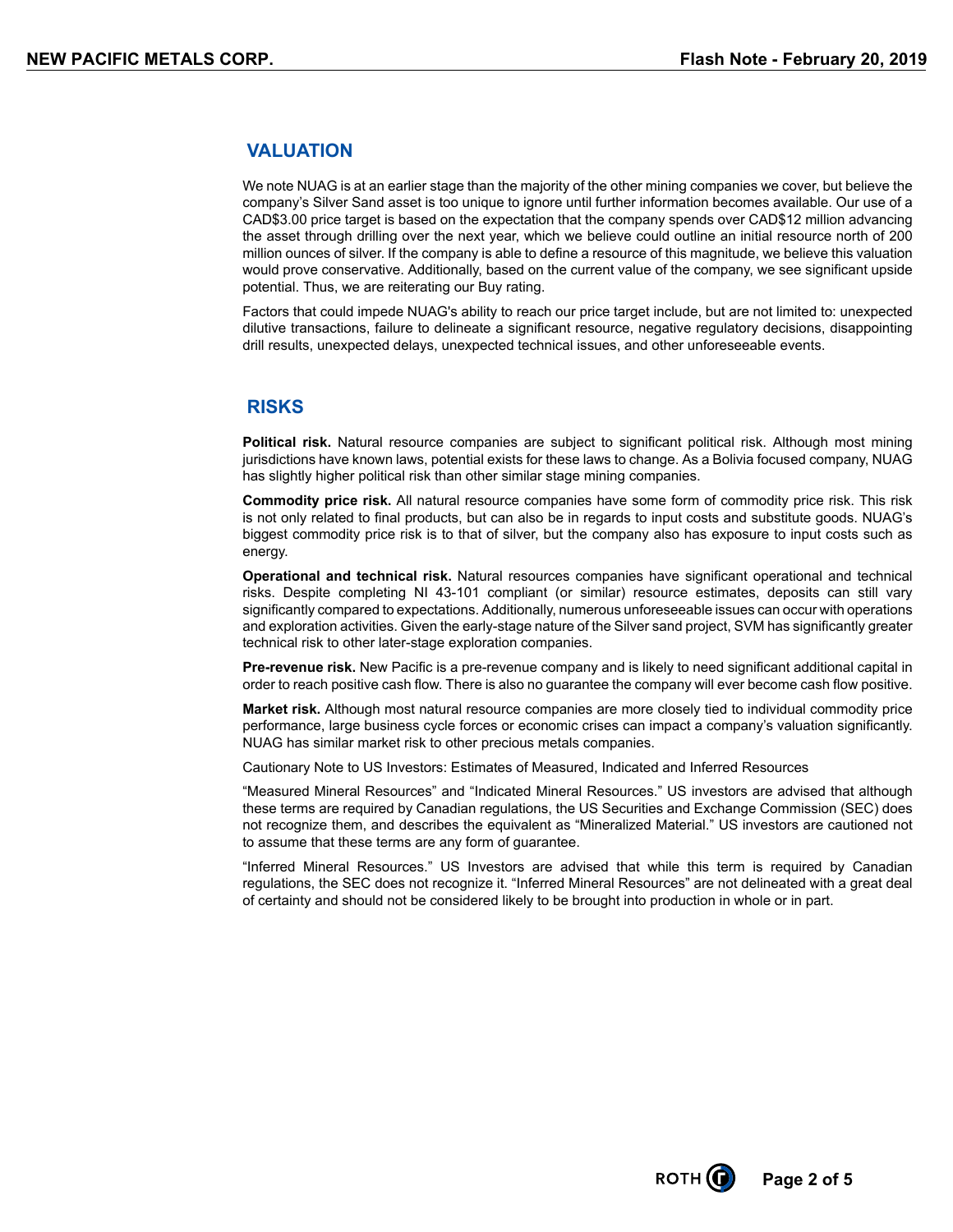### **COMPANY DESCRIPTION**

New Pacific Metals Corp, formerly New Pacific Holdings Corp., is an investment issuer engaged in investing in privately held and publicly traded corporations. The Company operates through two segments: investment and mining. The investment segment focuses on investing in other privately-held and publicly-traded corporations. The mining segment focuses on safeguarding the value of its exploration and development mineral properties. The investment objective for the Company as an investment issuer is to seek a high return on investment opportunities, primarily in the natural resource, industrial or technology sectors, and to preserve capital and limit downside risk while achieving a reasonable rate of return by focusing on opportunities with attractive risk to reward profiles. The Company was engaged in the acquisition and exploration of mineral property interests in Canada and China. The Company focuses on the development of the Tagish Lake Gold Property and the RZY Project. Source: Eikon as of 2/13/18.

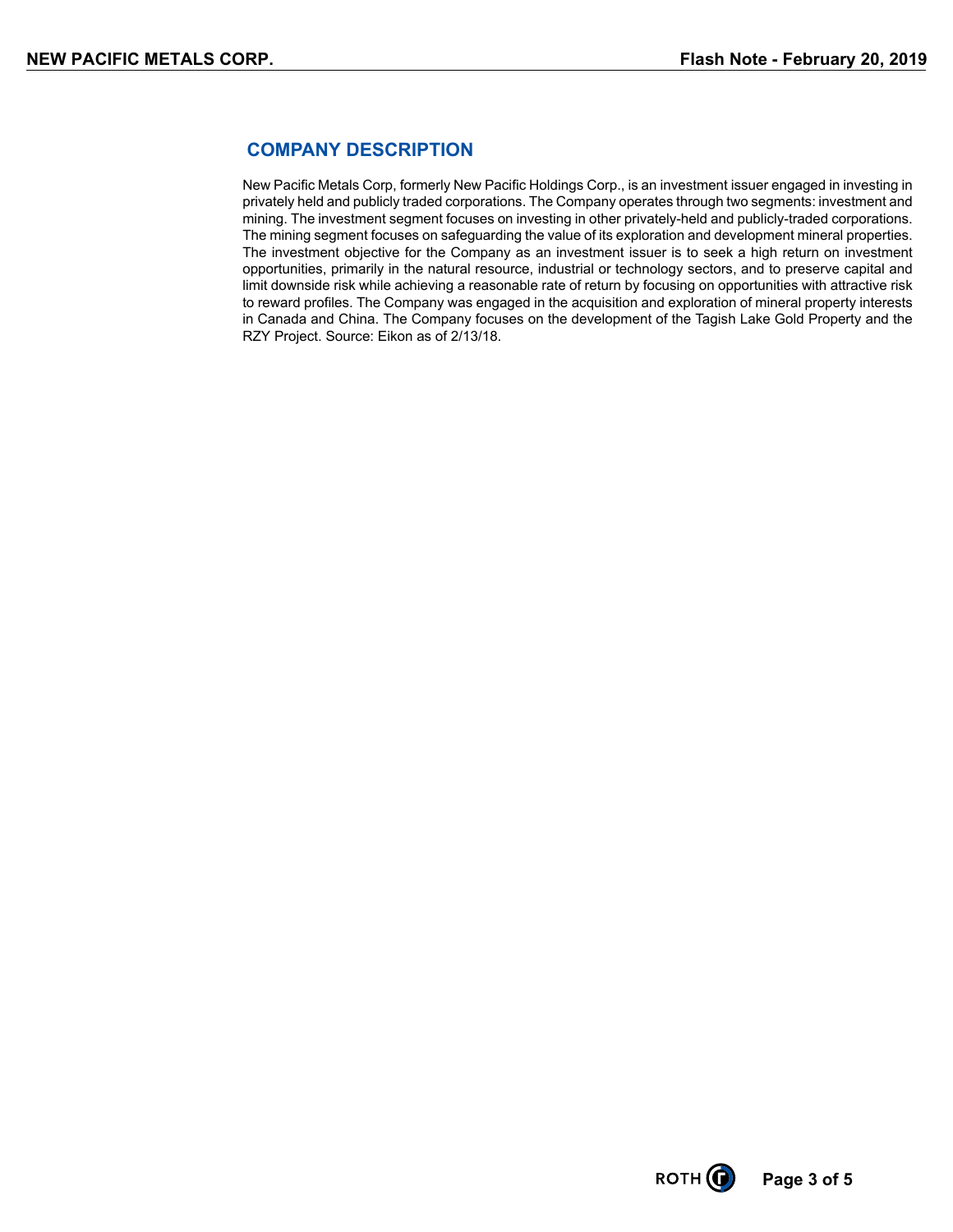Regulation Analyst Certification ("Reg AC"): The research analyst primarily responsible for the content of this report certifies the following under Reg AC: I hereby certify that all views expressed in this report accurately reflect my personal views about the subject company or companies and its or their securities. I also certify that no part of my compensation was, is or will be, directly or indirectly, related to the specific recommendations or views expressed in this report.

#### **Disclosures:**

An Associated Person owns debt or equity securities of New Pacific Metals Corp..

Shares of New Pacific Metals Corp. and Silvercorp Metals Inc. may be subject to the Securities and Exchange Commission's Penny Stock Rules, which may set forth sales practice requirements for certain low-priced securities.

ROTH makes a market in shares of Silvercorp Metals Inc. and as such, buys and sells from customers on a principal basis.



**Created by: BlueMatrix**



Each box on the Rating and Price Target History chart above represents a date on which an analyst made a change to a rating or price target, except for the first box, which may only represent the first note written during the past three years. **Distribution Ratings/IB Services** shows the number of companies in each rating category from which Roth or an affiliate received compensation for investment banking services in the past 12 month.

**Distribution of IB Services Firmwide**

**IB Serv./Past 12 Mos.**